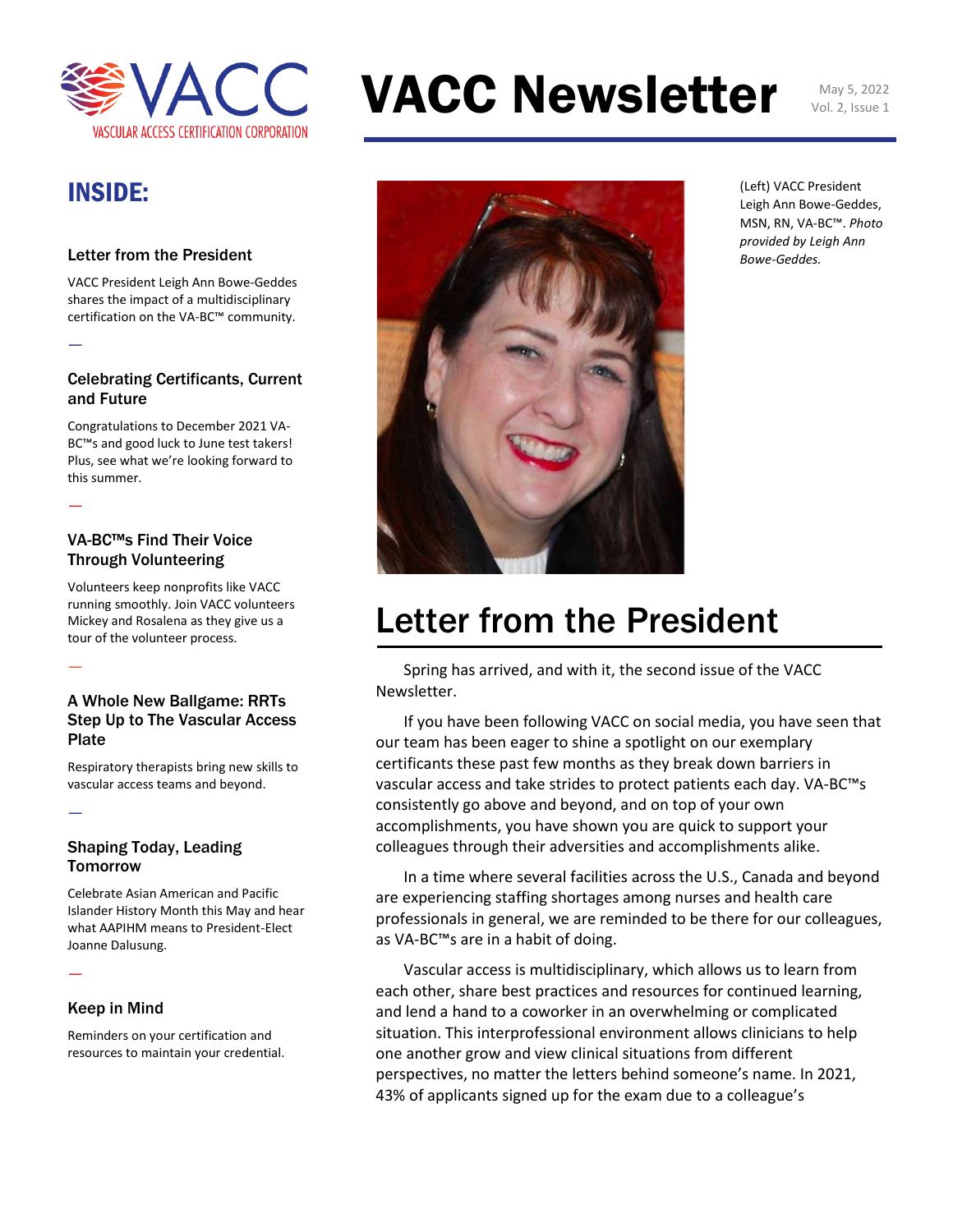recommendation, showing that VA-BC™s continually encourage others to build their knowledge and skills.

By sharing your stories, we hope to give VA-BC™s a space to cheer each other on, as they have always done. Whether it be through suggesting opportunities for continued education, sharing tips at work or simply offering a quick congratulations on social media, this support matters.

Reading on, you will find features with a few volunteers who help keep the VA-BC™ valuable, two respiratory therapists who hold their VA-BC™ and why they wanted to earn their certification, and a celebration of Asian American and Pacific Islander

Heritage Month. Plus, join us as we wish good luck to all those testing in June.

And, to anyone attending this month's National Teaching Institute from the American Association of Critical Care Nurses, come by the exhibit hall to say hello to VACC staff and President-Elect Joanne Dalusung. We would love to connect in-person!

Thank you for lifting up your fellow clinicians, and happy reading!  $\blacksquare$ 

*- Leigh Ann*

Ligh ann Lowe-Geddes, MSN, RN, VA-BC

### Celebrating Certificants, Current and Future

The VACC board and staff would like to extend our congratulations to our newest certificants who passed the December 2021 VA-BC™ exam!

During the December 2021 cycle, 450 VA-BC™s successfully recertified from December 2018 and 361 candidates passed the VA-BC™ exam for initial certification. Our passing rate for the exam was 88%, giving the exam an average passing rate of 89% in 2021.

We're in the final weeks of preparation for those who will be taking the test or recertifying this June. As of May 1, 440 clinicians are getting ready to sit for their exam. Additionally, over 184 VA-BC™s have turned in their applications for recertification by CE, the deadline for which is June 1. We wish them all good luck!



Interested in seeing more about the VACC calendar? We've listed a few dates below to show what we're looking forward to this summer.

| May:            | <b>Mental Health Awareness Month</b>                         |  |
|-----------------|--------------------------------------------------------------|--|
| May:            | Jewish American Heritage Month                               |  |
| May:            | Asian American and Pacific Islander<br><b>Heritage Month</b> |  |
|                 | May 6-12: National Nurses Week                               |  |
| May 11:         | VACC Office Hours #1                                         |  |
| May 26:         | VACC Office Hours #2                                         |  |
| June:           | Pride Month                                                  |  |
| June $1$ :      | First day of testing                                         |  |
| June 1:         | Recertification by CE applications due                       |  |
| <b>June 14:</b> | June recerts receive digital badges                          |  |
| <b>June 30:</b> | Last day of testing                                          |  |
| <b>July 10:</b> | June passing testers receive digital badges                  |  |
| Sept 1:         | December exam applications open                              |  |
| Oct 15:         | December exam applications close                             |  |
|                 |                                                              |  |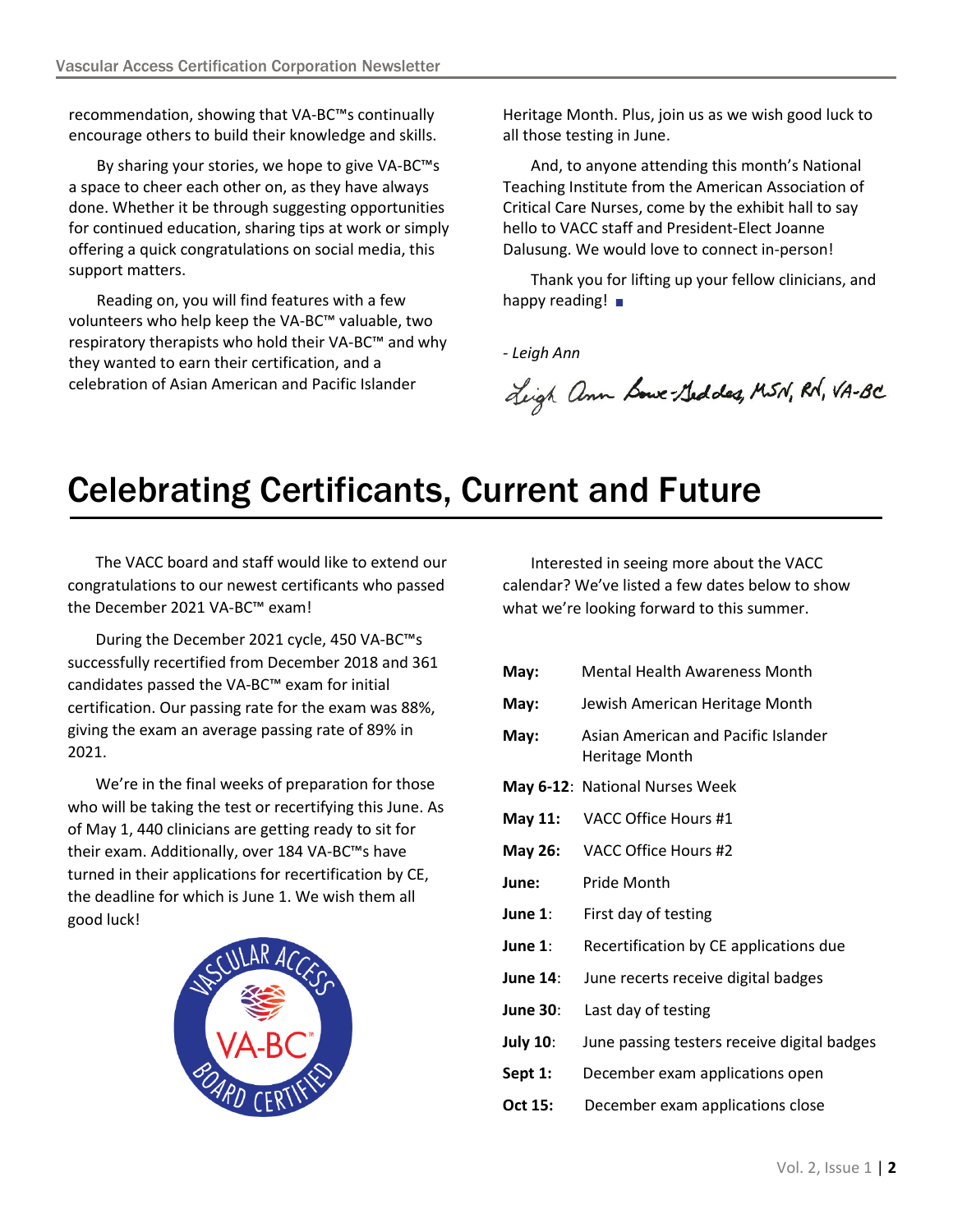### VA-BC™s Find Their Voice Through Volunteering

Do you know what a stem is when it comes to test development? What about what we mean when we reference an "item"?

If these terms are familiar to you, you have probably been involved with some form of creating an exam like the VA-BC™. If you are scratching your head, don't worry—our volunteers can teach you.

From the yearly writing and reviewing of test questions, to board members, to the job analysis every 5 years, our volunteers keep the VA-BC™ up to industry standards and valuable to clinicians, patients, and the public.

Mickey, an independent research consultant, is a long-time volunteer with VACC. She currently serves on the test committee, which reviews and edits exam questions or "items" to select which items make the final cut. Those on the test committee make sure all the items previously submitted by the item writing committee are rigorous and appropriately referenced.

Mickey also helped create the first installment of the VA-BC™ exam in 2010 and remembers the feeling of volunteering for the first time.

"In some ways it's intimidating," she said. "You don't have to have a doctorate to do this, you don't have to have a master's, just a knowledge and expertise in your field, even if it's just one aspect of it. Maybe you're a neonatal nurse that has a VA-BC™—we need you! Maybe you specialize in home care or geriatrics—we need you too. You don't have to know everything to be a volunteer."

The test committee meets as a group four to six times over the course of a few months to conduct various exam development tasks, including:

### *"You don't have to know everything to be a volunteer."*



- reviewing newly written items to ensure they are relevant to the current test outline and do not include a language or geography bias
- reviewing the set of exam questions selected for a given test cycle to ensure there is no cueing (when one question signals the answer to another question)
- reviewing item performance after an exam cycle.

The item writing committee, on the other hand, tends to have more individual work than other roles, as they go through training on writing sound questions and each submit a certain number of items later.

"It's all learning. I learn every time I look at test questions," Mickey said.

Rosalena, a registered nurse, is on the test committee with Mickey this year. Though she has never been to an inperson volunteer retreat like Mickey, she appreciates the opportunity to meet other VA-BC™s on the committee.

"I think it's fantastic to have a variety of people," Rosalena said. "I've never placed an intraosseous device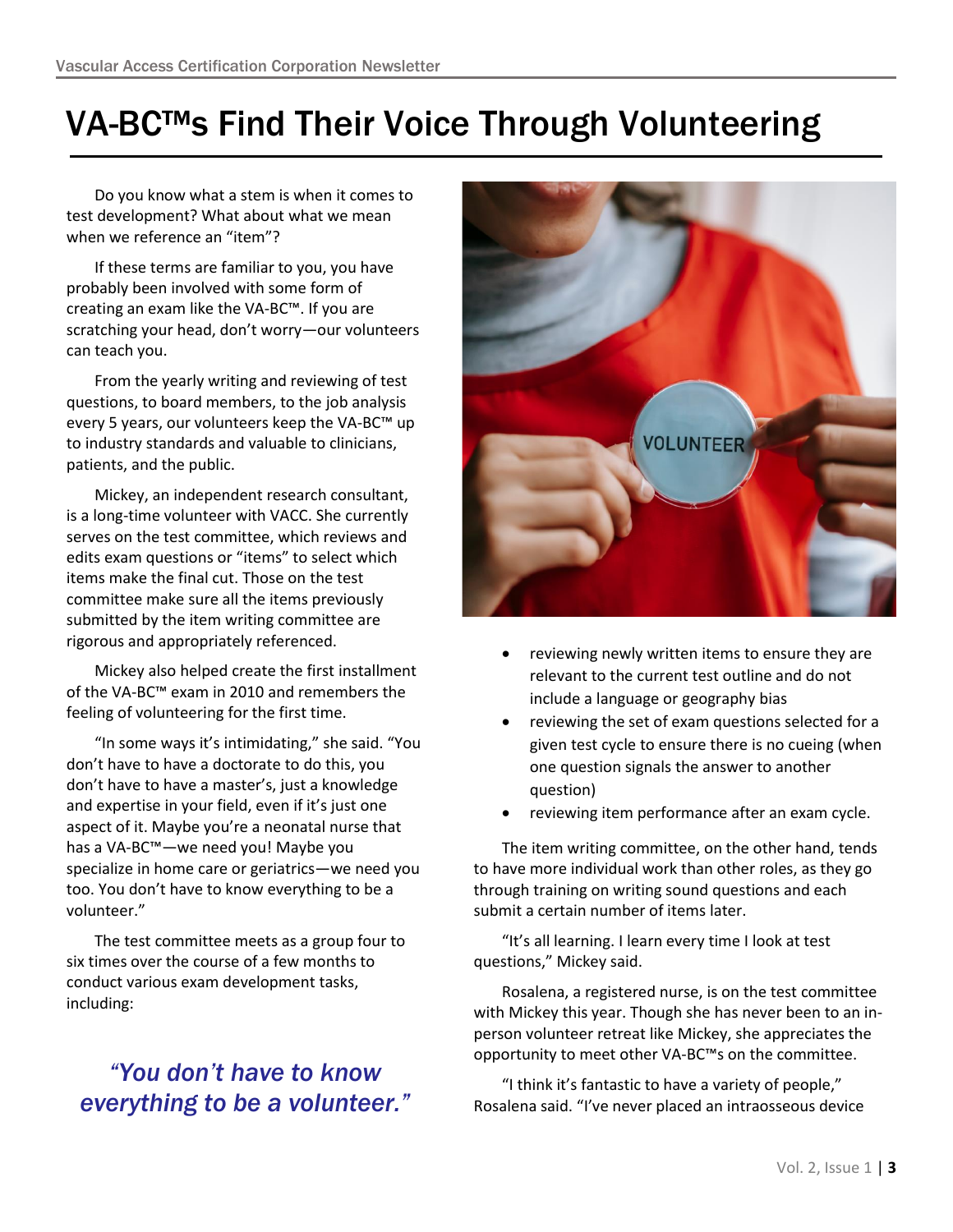myself, but a pediatric nurse that was on [a call] the other day said, 'I do them every day' and I said, 'you can be the expert on that.'"

This sharing of information and learning from one another is Mickey's favorite part about volunteering.

"You have to continually expose yourself to new information within your specialty because you don't know how that might apply. You might find something in the neonatal world that applies to the 99-year-old whose veins are just as fragile. It's fun! Who wants to approach a job and feel like you know everything?" Mickey said.

Rosalena first earned her VA-BC™ in 2015, but she volunteered for the first time in 2021. She said she decided to volunteer to make a difference in her certification.

"You do get CEUs but even without that it's a great

### *"I really enjoy being involved because it helps to give [certificants] a voice."*

thing," she said. "I really enjoy being involved because it helps to give [certificants] a voice."

Mickey agreed.

"Knowing how much work that first exam took, I want to make sure that this generation of clinicians appreciate that without their help, it's not going to always be there," she said. "If they sit for the exam and they think 'this question should be on there' or 'that question shouldn't be on there': well, then get in there!"

"Things don't just happen by magic," she added. "It takes people."

*\*Full names of volunteers have been redacted for test security.* 

# A Whole New Ballgame: RRTs Step Up to The Vascular Access Plate

Registered respiratory therapists (RRTs) have been breaking onto the vascular access scene in recent years, but for Vicente Lopez, RRT, VA-BC™, it's been part of his job for nearly two decades.

"I was doing PICC lines before we had ultrasound guidance. I was kind of old school for PICCs," he laughed.

When the vascular access team at Lopez's hospital expanded, the nurse in charge looked to Lopez and his respiratory colleagues who worked in the operating room at the time. The respiratory therapists, Lopez said, already had the base knowledge needed to succeed in vascular access from their line of work, like sterile technique, gowning, and gloving.

"At the time, it was such a small hospital that everybody that worked here knew the respiratory therapists, their capabilities and what their training was. There was a lot of trust in us to do the right thing."

Even with previous experience, Lopez noted that there was a learning curve. Deciding the right device and maintaining a high level of patient care, all while

handling most vascular access in the facility, gave him a welcome challenge.

"You kind of have to be an adrenaline junkie to work here."

Tavia Grant, RRT, VA-BC™, had a similar experience. She divides her time at work between the vascular access team and respiratory care in the ICU. When she was first approached for the chance to work with the

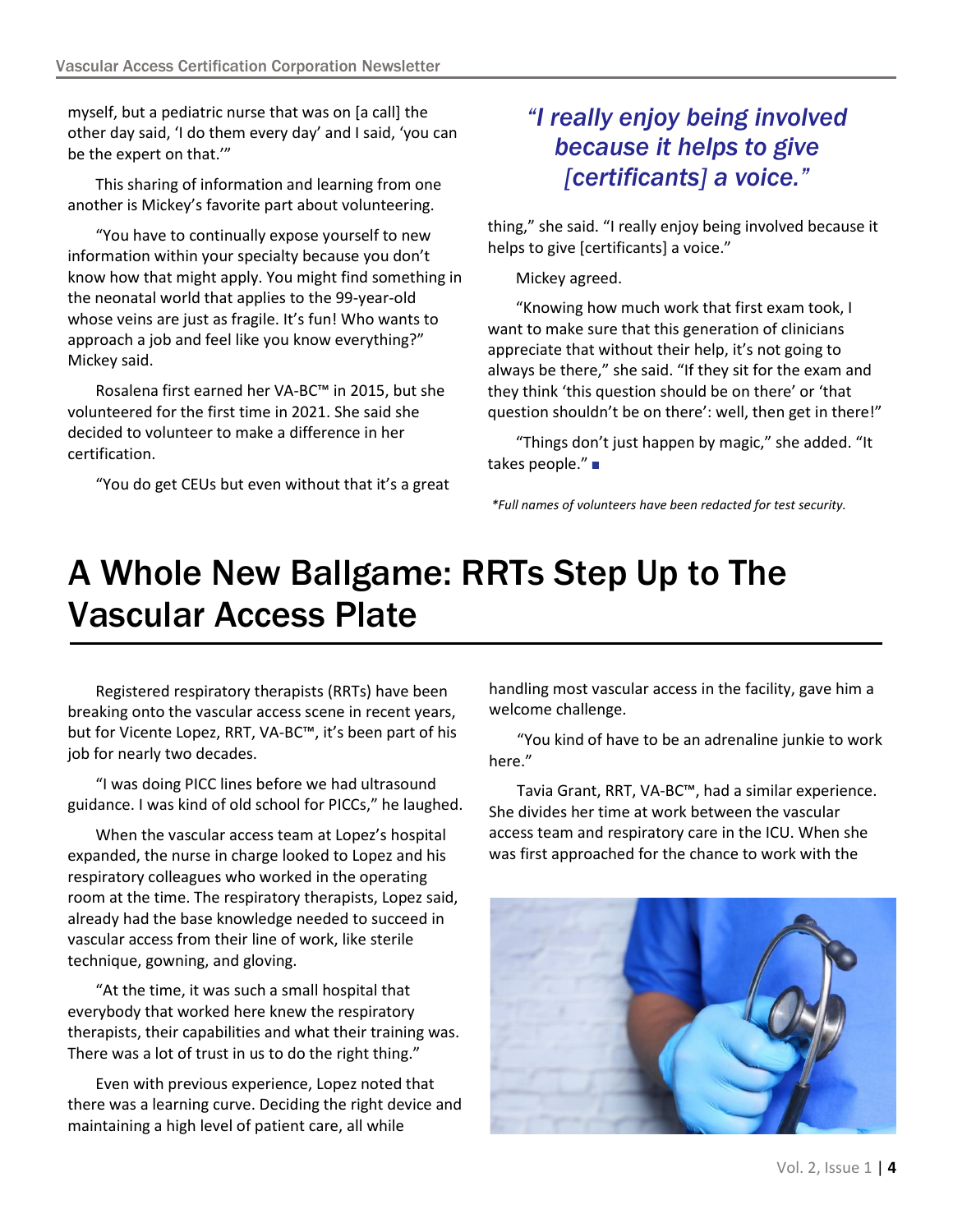vascular access team, she jumped at the chance to learn something new and expand her skills.

Even though she knew she had the drive to learn and the skills, she said the training came with a few nerves.

"It was a whole new ballgame. I catch onto things very easily, but in the back of my mind I was really nervous in the beginning because there are a lot of risks that come with central line placements. But the best way to learn is to do, and I got to do."

*"They knew so much about vascular access and were willing to be open to the change and share that knowledge. It was really important to them to put patients first."*

Before Grant and her coworkers started, three  $\frac{1}{\pi}$  recommendations and your abilities." nurses made up the team. These three became mentors for the respiratory therapists that joined. Not only did the nurses help the trainees learn, but they made them feel welcome in a position that is largely held by nurses.

"They knew so much about vascular access and were willing to be open to the change and share that knowledge. It was really important to them to put patients first," she said. "Not everyone is open to change like that."

Now the team is made up of six nurses and four respiratory therapists. She notes that such a blended team allows the group to share their knowledge and skills with one another.

Grant and Lopez both said that their vascular access backgrounds allow them to be a resource for respiratory coworkers. Better yet, their skill in vascular access leads them to advocate for patients in the respiratory setting too.

"You have to have people skills [in vascular access]," Lopez said. "You have to be able to talk to some of the doctors and ask them 'Can we do this instead?' if you have the right answers. And the VA-BC™ has helped me have more of the right answers."

Lopez and a colleague were the first on their team to become board certified in vascular access in July 2016. Soon after, the idea spread throughout the group. Now, the respiratory therapist-led vascular access team is almost 100% certified.

A perk of being VA-BC™ for Lopez is a chance to keep up to date in the vascular access world and continue learning. More importantly, though, it is a source of selfconfidence.

"I have the VA-BC™ pin on my badge and there are people that see that and ask what it is," he said. "And when there are some nurses that are traveling from other places, they're coming from a place of 'I didn't know respiratory did this.' The main [benefit] is the personal pride of having it and being able to explain what exactly it is."

Grant said that gaining her credential in July 2019 gave her a confidence boost too, but it also signals her capabilities to patients.

"When a patient is nervous about a procedure, it's a nice cherry on top. It helps put trust in your

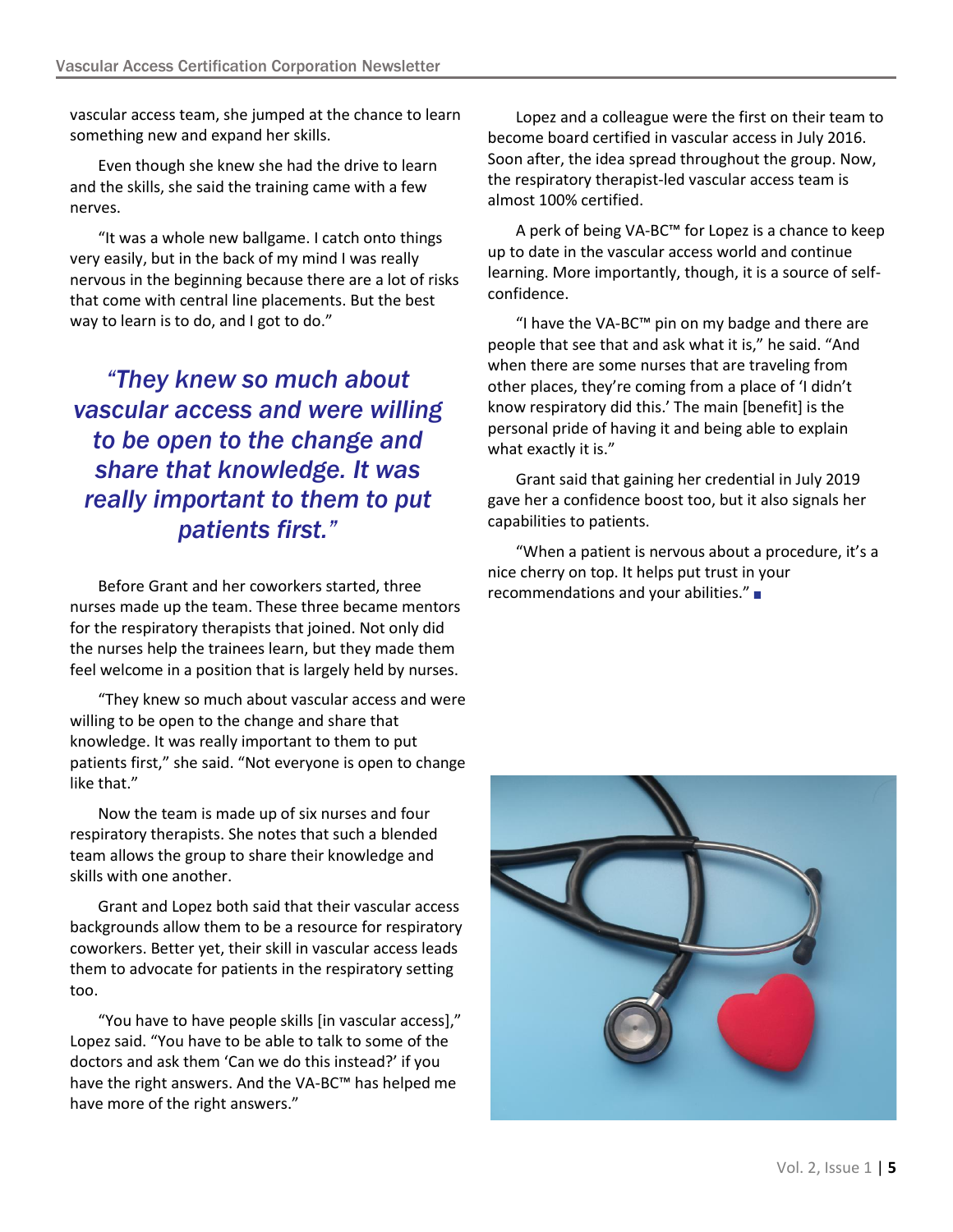## Shaping Today, Leading Tomorrow

According to [research](https://research.newamericaneconomy.org/report/aapi-americans-on-the-frontlines/) by New American Economy, more than one in five physicians and one in 11 nurses in the U.S. are Asian American or Pacific Islander. Even within VACC, around 12% of all VA-BC™s are Asian American or Pacific Islander. VACC is celebrating Asian American and Pacific Islander Heritage Month this May to recognize such a significant player in the health care game.

"Having a specific day or month dedicated to Asian Pacific Americans acknowledges that we exist, we're here, and we're part of a bigger American community," said VACC President-Elect Joanne Dalusung, MSN, APRN, AGACNP-BC, CCRN, VA-BC™.

Dalusung fell in love with vascular access in her early days as a nurse in the Philippines, where every nurse is trained to start their peripheral IVs after graduation.

"As a bedside critical care nurse, my coworkers would call [me] to start an IV whether it was an adult or pediatric patient," she said. "I like procedures. I like the adrenaline."

After moving to the U.S., she became an ICU nurse, then transitioned to the vascular access team. In recent years, Dalusung has gained the title of a nurse practitioner at MD Anderson Cancer Center.

At the core of her profession, as a nurse or nurse practitioner, her mission is to provide patient care at a personal level. Often, she will talk patients through a procedure to put them at ease. In one instance, she asked about a 60-year-old patient's tattoo in the hopes of alleviating the woman's nerves and received a story that still makes Dalusung smile as she tells it.



Members of Dalusung's unit at MD Anderson Cancer Center. *Photo provided by Joanne Dalusung.*

Right: Joanne Dalusung, MSN, APRN, AGACNP-BC, CCRN, VA-BC™. *Photo provided by Joanne Dalusung.*



The tattoo was small, placed on the patient's left wrist in the shape of an infinity sign. She had recently gotten the tattoo for her daughter, who got a nearly identical design. Together, the tattoos read "For you I will do everything" for the patient and "For you, I will not fail" for the daughter.

"Those moments, as a health care provider, are the ones I treasure," she said. It is how she remembers her patient encounters. "We think we're taking care of them, but there are a lot of instances when we get life lessons and wisdom from our patients too."

Her love for her patients led her to become more involved in the vascular access community beyond her institution. Through visiting conferences, staying up to date on best practices and gaining her VA-BC™, she connected with other clinicians and advocated for her vascular access-dependent population: cancer patients.

In 2021, she became a Director on the VACC Board of Directors in the hopes of representing clinicians who give treatment to cancer patients. She was elected President-Elect this year and will ascend to President in 2023.

"I became more than just a practitioner who puts in an IV. I want to be an advocate, a voice," she said. "I think of the vascular access specialty as an art and science with ongoing opportunities for improvement."

To Dalusung, Asian American and Pacific Islander Heritage Month means acknowledging the contributions of Asian Americans and Pacific Islanders, both past and present.

"It's important that we know and look back to where we came from. There's nothing wrong with our culture or where we came from because it shaped us today, and it is what leads us tomorrow."